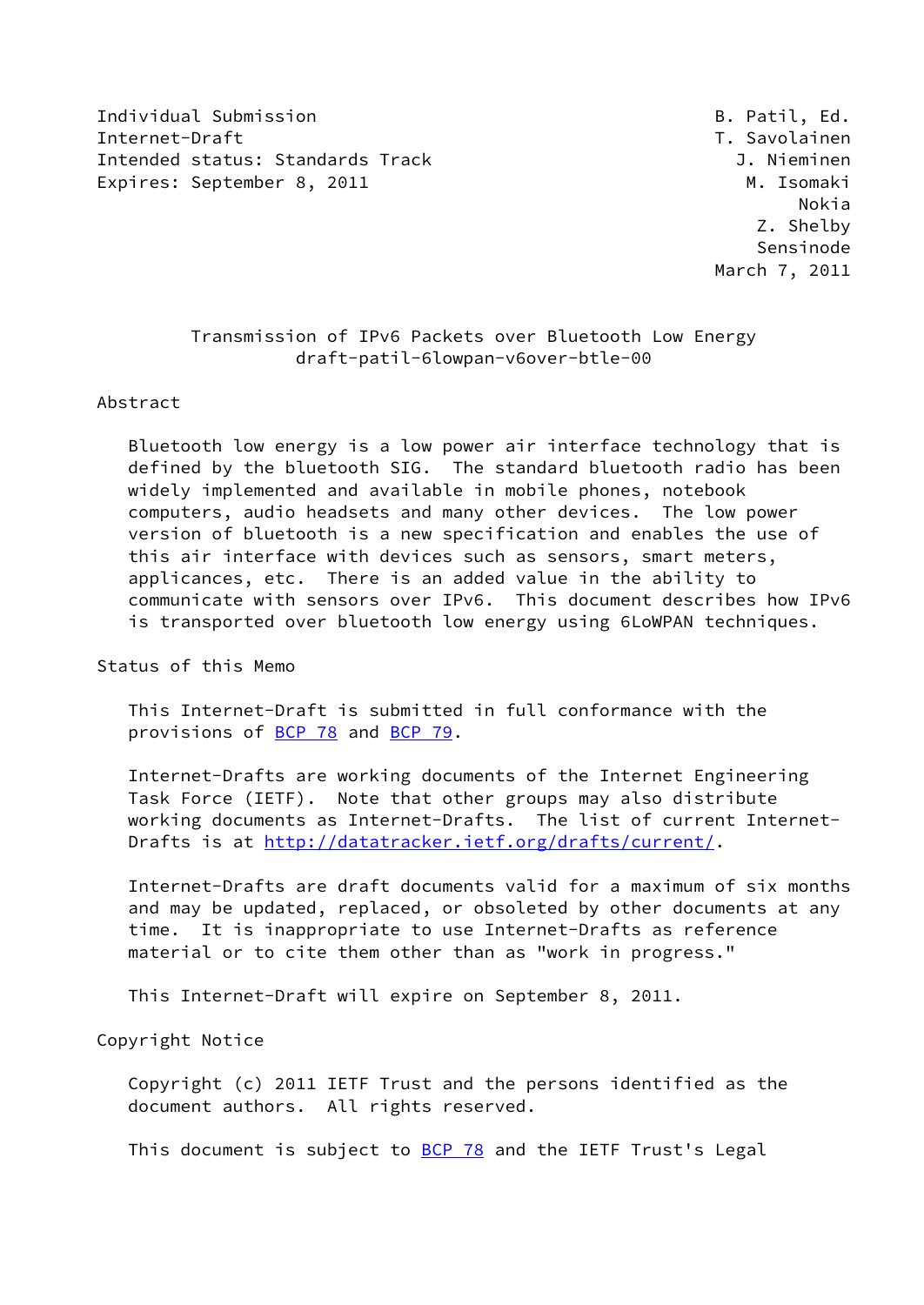Internet-Draft IPv6 over BT-LE March 2011

Provisions Relating to IETF Documents

[\(http://trustee.ietf.org/license-info](http://trustee.ietf.org/license-info)) in effect on the date of publication of this document. Please review these documents carefully, as they describe your rights and restrictions with respect to this document. Code Components extracted from this document must include Simplified BSD License text as described in Section 4.e of the Trust Legal Provisions and are provided without warranty as described in the Simplified BSD License.

### Table of Contents

| 2. Bluetooth Low Energy protocol stack 3           |  |
|----------------------------------------------------|--|
|                                                    |  |
|                                                    |  |
| 3.2. BT-LE specific properties 4                   |  |
| $3.2.1$ . Header Compression 4                     |  |
|                                                    |  |
|                                                    |  |
|                                                    |  |
|                                                    |  |
| Appendix A. Bluetooth Low energy basics $\cdots$ 6 |  |
|                                                    |  |
|                                                    |  |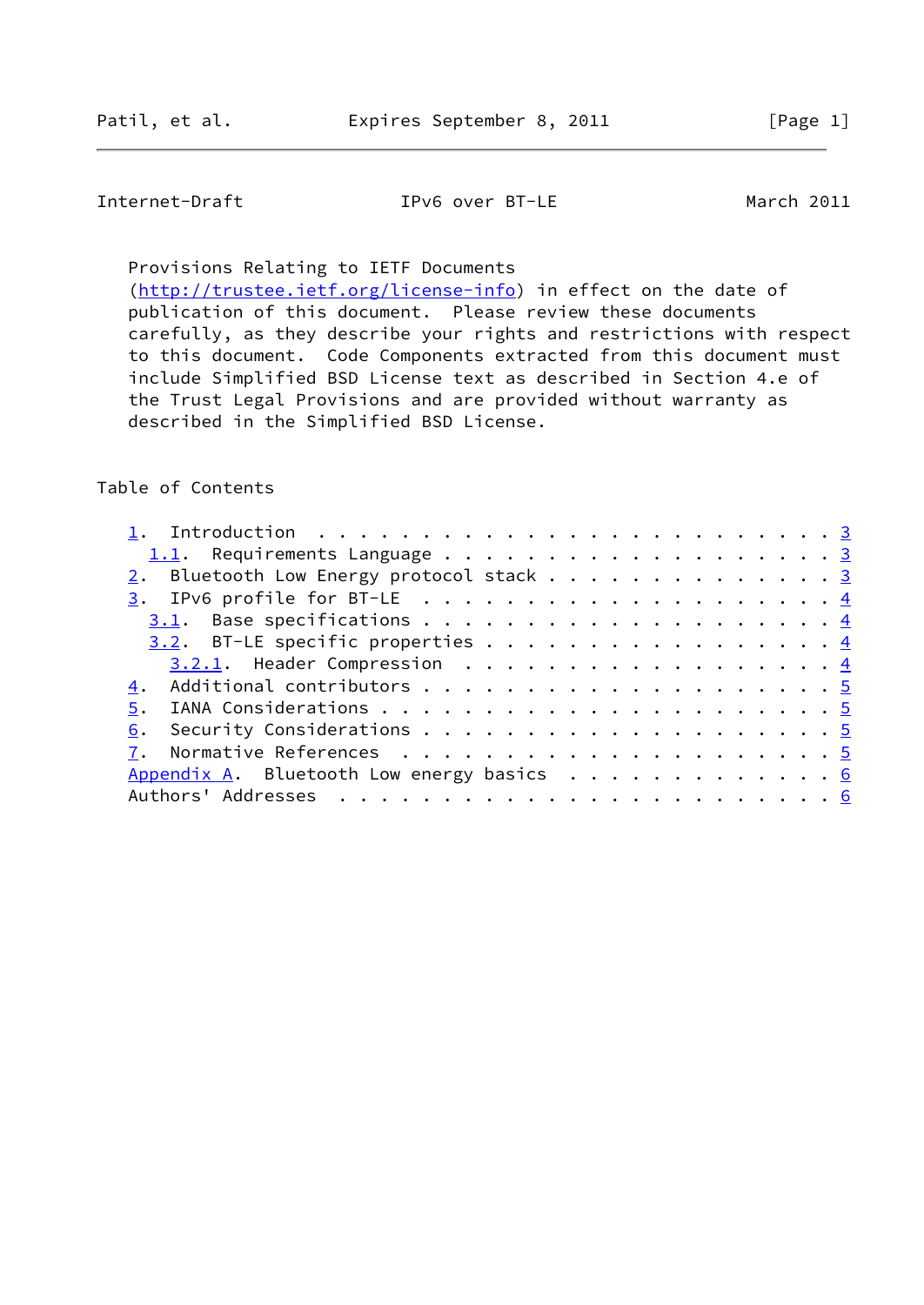Patil, et al. Expires September 8, 2011 [Page 2]

<span id="page-2-1"></span>

Internet-Draft IPv6 over BT-LE March 2011

#### <span id="page-2-0"></span>[1](#page-2-0). Introduction

 Bluetooth Low Energy (BT-LE) is a radio technology targeted for devices that operate with coin cell batteries, which means that low power consumption is essential. BT-LE can also be integrated into existing Bluetooth (BT) devices so that devices such as mobile phones and PCs can operate with existing BT accessories as well as BT-LE accessories. An example of a use case for BT-LE accessory is a heart rate monitor that sends data via the mobile phone to a server on the Internet. BT-LE is designed for transferring small amount of data (in most cases less than 10bytes) less frequently (e.g. every 500ms) at modest data rates (e.g. 300kbps). BT-LE enables low cost sensors to send their data over the Internet via a gateway such as a mobile phone. BT-LE is especially attractive technology for Internet of Things applications, such as health monitors, environmental sensing and proximity applications.

 Considering the expected explosion in the number of sensors, IPv6 is an ideal protocol due to the large address space it provides. This document describes how IPv6 is used on Bluetooth Low Energy links in a power efficient manner along with efficient application protocols that enable the integration of BT-LE devices into services.

 [RFC4944] specifies the transmission of IPv6 over IEEE 802.15.4. The bluetooth low energy link in many respects has similar characteristics to that of IEEE 802.15.4. Many of the mechanisms defined in [[RFC4944\]](https://datatracker.ietf.org/doc/pdf/rfc4944) can be applied to the transmission of IPv6 on bluetooth low energy links. This document specifies the details of IPv6 transmission over blue-tooth low energy links.

#### <span id="page-2-2"></span>[1.1](#page-2-2). Requirements Language

 The key words "MUST", "MUST NOT", "REQUIRED", "SHALL", "SHALL NOT", "SHOULD", "SHOULD NOT", "RECOMMENDED", "MAY", and "OPTIONAL" in this document are to be interpreted as described in [RFC 2119 \[RFC2119](https://datatracker.ietf.org/doc/pdf/rfc2119)].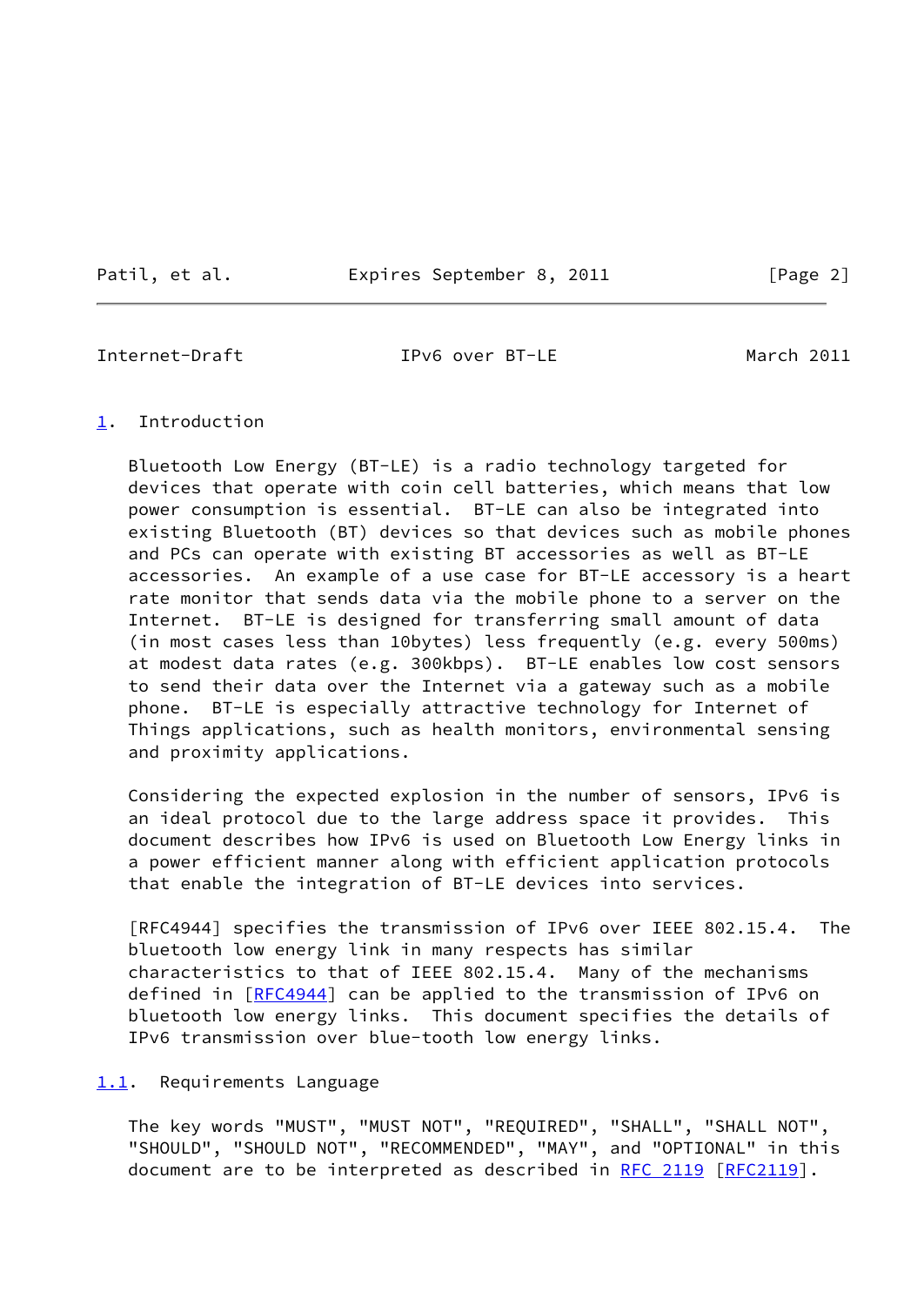## <span id="page-3-0"></span>[2](#page-3-0). Bluetooth Low Energy protocol stack

 The Bluetooth Network Encapsulation Protocol (BNEP) has been developed for encapsulating any network protocol for Bluetooth Logical Link Control and Adaptation Protocol(L2CAP). BNEP assumes that L2CAP supports connection oriented channel. A connection oriented channel needs to be added to the current BT-LE specification, over which BNEP, parts of 6LoWPAN, IPv6 and application protocols can be run. Figure 1 illustrates IPv6 over BT-LE stack.

|  | Patil, et al. |  | Expires September 8, 2011 |  |  | [Page 3] |
|--|---------------|--|---------------------------|--|--|----------|
|--|---------------|--|---------------------------|--|--|----------|

<span id="page-3-2"></span>Internet-Draft IPv6 over BT-LE March 2011

 Constrained Application Protocol (CoAP) is an application protocol specifically designed for resource constrained environments. CoAP could be run on top of IPv6 supporting requests from the server and requests of cached replies from a CoAP/HTTP proxy in the BT-LE gateway.

 BT-LE technology sets limitations to protocol overhead such as header sizes.

| Applications    |
|-----------------|
| CoAP/HTTP       |
| Compressed IPv6 |
| <b>BNEP</b>     |
| BT-LE L2CAP     |
| BT-LE Physical  |

IPv6 over BT-LE stack

- <span id="page-3-1"></span>[3](#page-3-1). IPv6 profile for BT-LE
- <span id="page-3-3"></span>[3.1](#page-3-3). Base specifications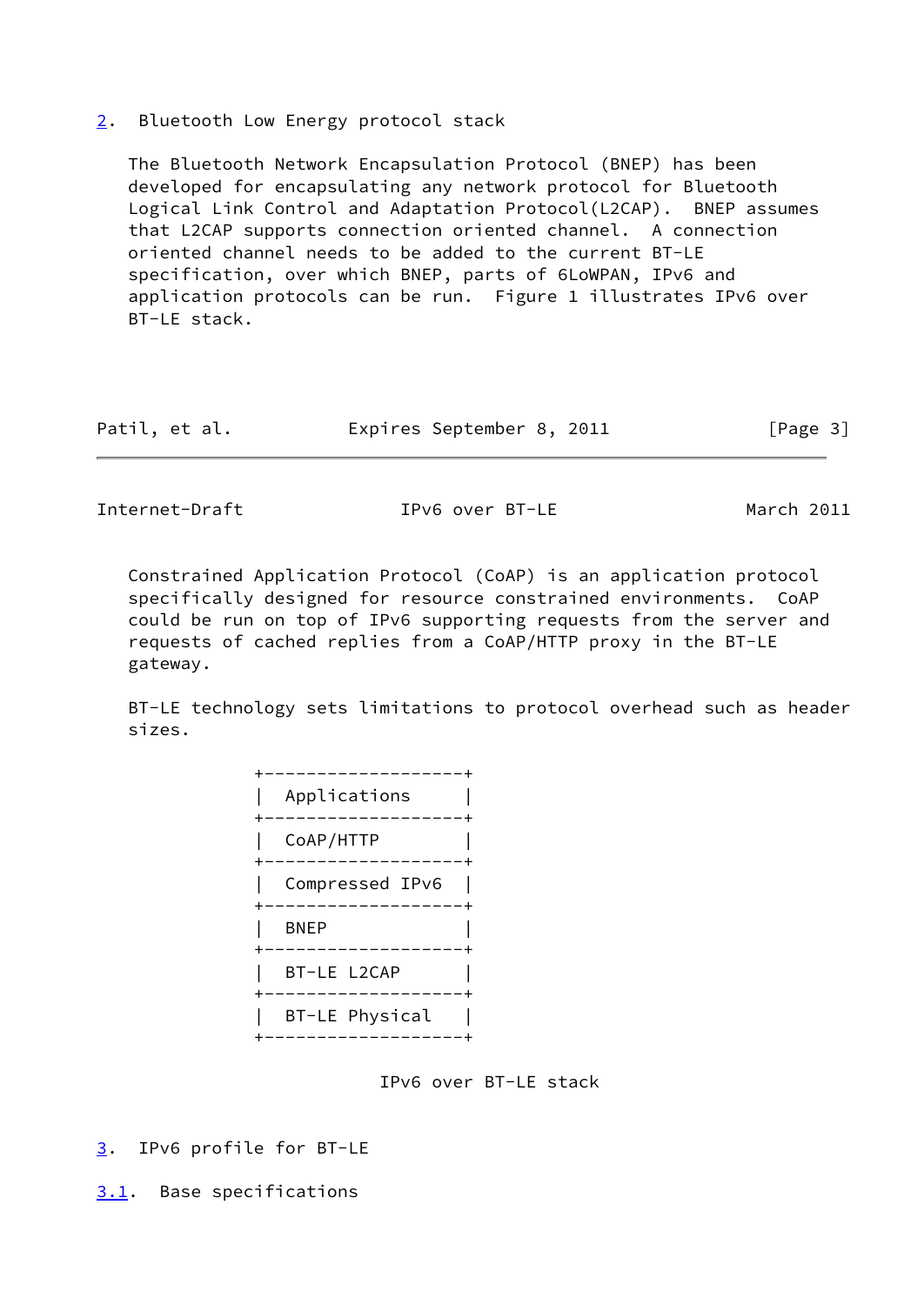A BT-LE needs to support following specifications in order to support IPv6:

 1. Transmission of IPv6 Packets over IEEE 802.15.4 Networks [[RFC4994\]](https://datatracker.ietf.org/doc/pdf/rfc4994)

 2. Compression Format for IPv6 Datagrams in Low Power and Lossy Networks (6LoWPAN) [[I-D.ietf-6lowpan-hc](#page-5-3)]

 3. Neighbor Discovery Optimization for Low-power and Lossy Networks [\[I-D.ietf-6lowpan-hc](#page-5-3)]

<span id="page-4-0"></span>[3.2](#page-4-0). BT-LE specific properties

<span id="page-4-1"></span>[3.2.1](#page-4-1). Header Compression

 In BT-LE link with header compression IPv6 header (originally 40 Bytes) can be compressed to only 2 Bytes with link-local addresses

| Patil, et al. | Expires September 8, 2011 |  | [Page 4] |
|---------------|---------------------------|--|----------|
|---------------|---------------------------|--|----------|

<span id="page-4-3"></span>Internet-Draft IPv6 over BT-LE March 2011

 and 26 Bytes with Global addresses. UDP header (originally 8 Bytes) can be compressed to 4 Bytes.

<span id="page-4-2"></span>[4](#page-4-2). Additional contributors

 Kanji Kerai and Jari Mutikainen from Nokia have contributed significantly to this document.

# <span id="page-4-4"></span>[5](#page-4-4). IANA Considerations

 This document does not have any IANA requests at this time. This may change with further development of the specification.

## <span id="page-4-5"></span>[6](#page-4-5). Security Considerations

 The transmission of IPv6 over bluetooth low energy links has similar requirements and concerns for security as zigbee. Security at the IP layer needs to be reviewed as part of the development of the IPv6 over bluetooth low energy specification.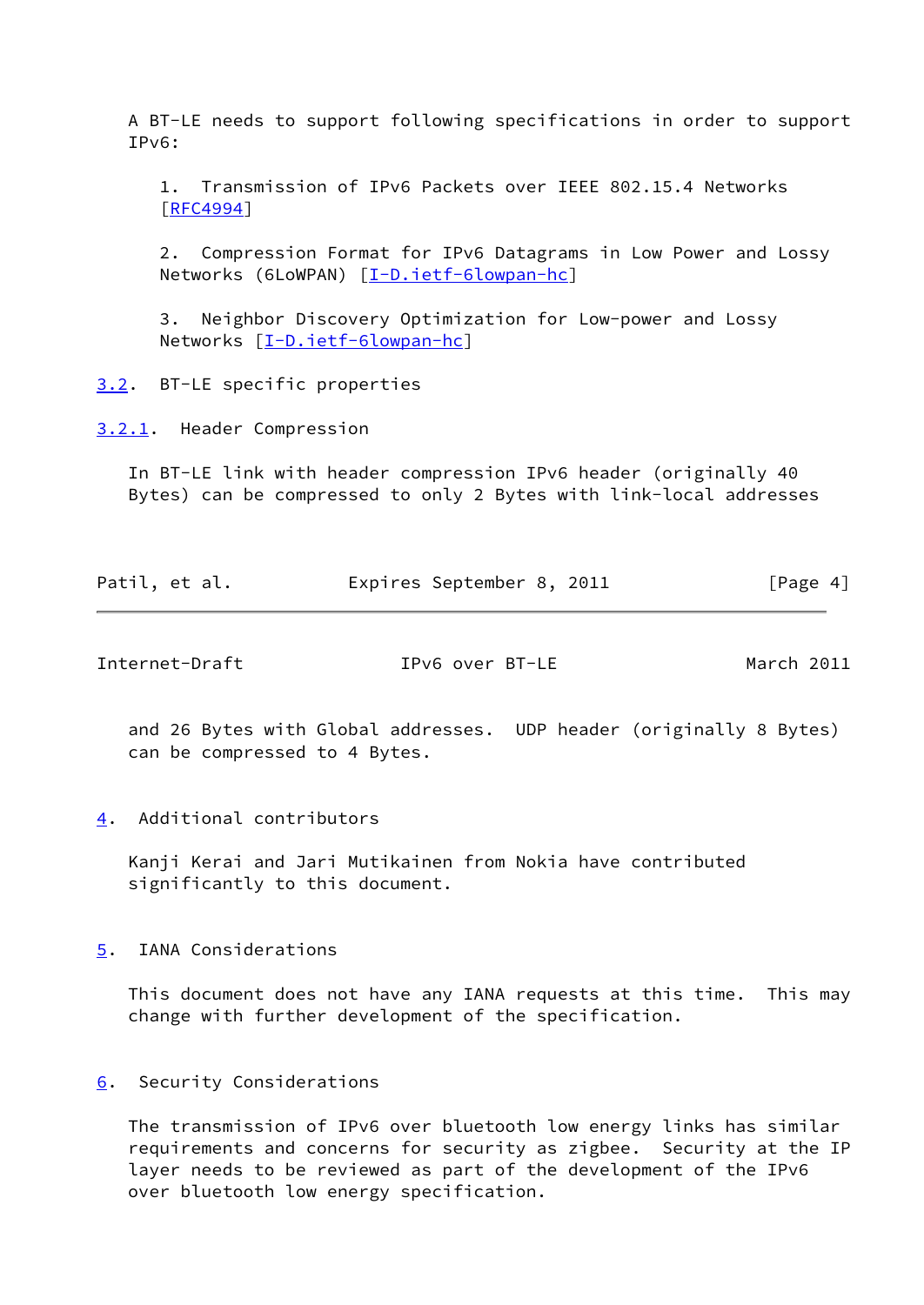<span id="page-5-0"></span>[7](#page-5-0). Normative References

<span id="page-5-3"></span>

|  | $[I-D.ietf-6lowpan-hc]$ |  |
|--|-------------------------|--|
|--|-------------------------|--|

 Hui, J. and P. Thubert, "Compression Format for IPv6 Datagrams in Low Power and Lossy Networks (6LoWPAN)", [draft-ietf-6lowpan-hc-15](https://datatracker.ietf.org/doc/pdf/draft-ietf-6lowpan-hc-15) (work in progress), February 2011.

[I-D.ietf-6lowpan-nd]

 Shelby, Z., Chakrabarti, S., and E. Nordmark, "Neighbor Discovery Optimization for Low-power and Lossy Networks", [draft-ietf-6lowpan-nd-15](https://datatracker.ietf.org/doc/pdf/draft-ietf-6lowpan-nd-15) (work in progress), December 2010.

- [RFC2119] Bradner, S., "Key words for use in RFCs to Indicate Requirement Levels", [BCP 14](https://datatracker.ietf.org/doc/pdf/bcp14), [RFC 2119](https://datatracker.ietf.org/doc/pdf/rfc2119), March 1997.
- [RFC4944] Montenegro, G., Kushalnagar, N., Hui, J., and D. Culler, "Transmission of IPv6 Packets over IEEE 802.15.4 Networks", [RFC 4944](https://datatracker.ietf.org/doc/pdf/rfc4944), September 2007.
- [RFC4994] Zeng, S., Volz, B., Kinnear, K., and J. Brzozowski, "DHCPv6 Relay Agent Echo Request Option", [RFC 4994](https://datatracker.ietf.org/doc/pdf/rfc4994), September 2007.

| Patil, et al. | Expires September 8, 2011 | [Page 5] |
|---------------|---------------------------|----------|
|---------------|---------------------------|----------|

<span id="page-5-2"></span>Internet-Draft IPv6 over BT-LE March 2011

<span id="page-5-1"></span>[Appendix A.](#page-5-1) Bluetooth Low energy basics

 This section will provide background material on the basics of bluetooth low energy.

Authors' Addresses

 Basavaraj Patil (editor) Nokia 6021 Connection drive Irving, TX 75039 USA

Email: basavaraj.patil@nokia.com